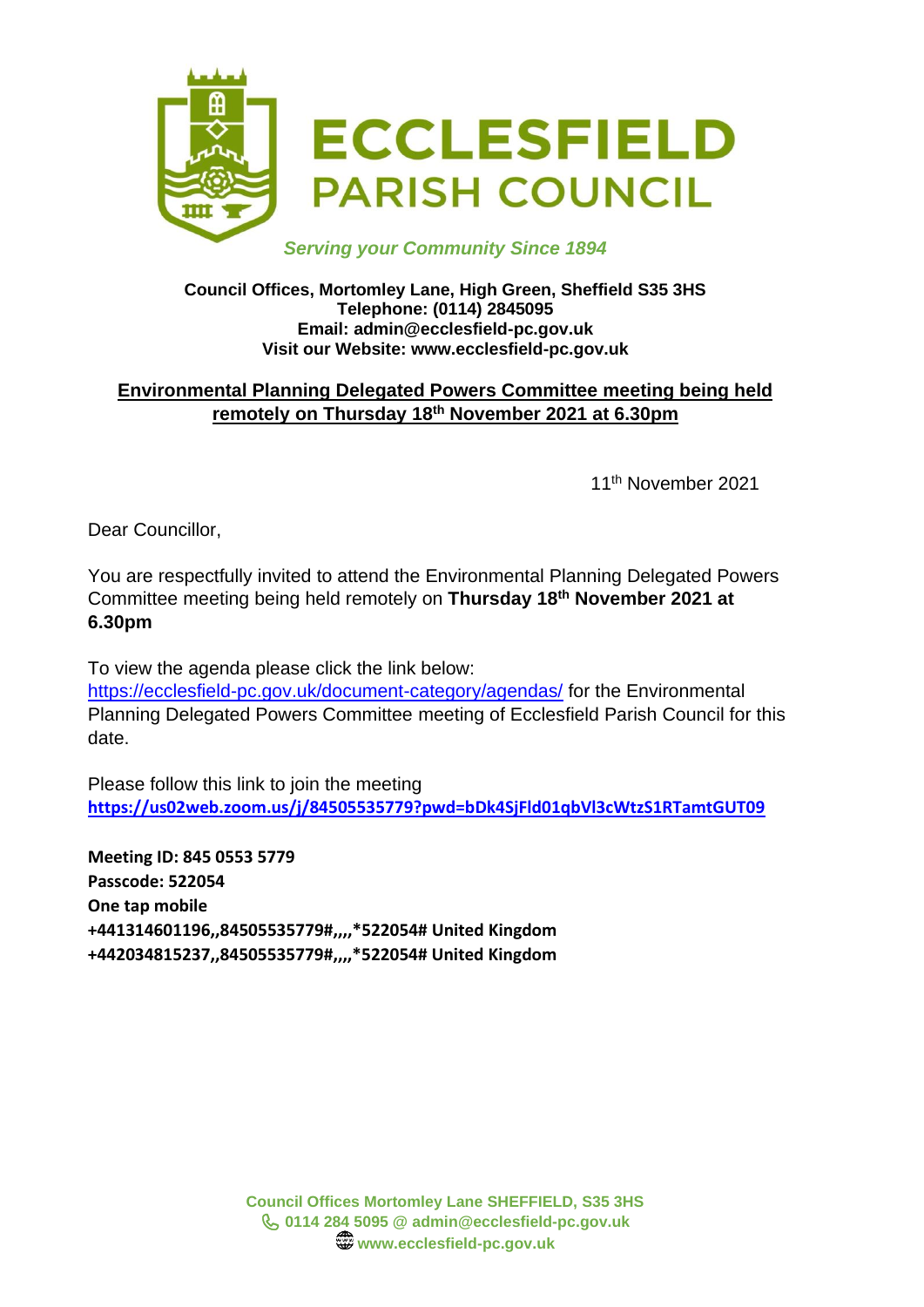# **16.Planning applications for consideration.**

| Date<br>Received | Planning<br>Reference | <b>Site Location</b>                              | <b>Brief Description of</b><br>Proposal                                                                                                                                                                                                                                                                                            | Date<br><b>Comments</b><br>Due |
|------------------|-----------------------|---------------------------------------------------|------------------------------------------------------------------------------------------------------------------------------------------------------------------------------------------------------------------------------------------------------------------------------------------------------------------------------------|--------------------------------|
| 5.11.21          | 21/04578/FUL          | 38 Creswick Lane,<br>Sheffield,<br><b>S35 8NL</b> | Alterations to<br>dwellinghouse including<br>front single-storey<br>extension with roof<br>terrace, single-storey<br>rear extension at ground<br>floor level, alterations to<br>roof to create additional<br>living accommodation<br>including dormer<br>windows and<br>landscaping works with<br>new boundary posts and<br>gates. | 25.11.21                       |
| 10.11.21         | 21/04650/FUL          | 14 Lane Head,<br>Sheffield,<br><b>S35 8PH</b>     | Erection of a single-<br>storey detached<br>outbuilding for use as<br>home office                                                                                                                                                                                                                                                  | 30.11.21                       |

### **17.To receive notifications of any planning decision notices received in to Ecclesfield Parish Council from Sheffield City Council (listed).**

| Planning<br>reference | <b>Site/Location Proposal</b>                                                                                                                                                                                                                                                                                                                                                                          | Outcome                |
|-----------------------|--------------------------------------------------------------------------------------------------------------------------------------------------------------------------------------------------------------------------------------------------------------------------------------------------------------------------------------------------------------------------------------------------------|------------------------|
| 21/03604/FUL          | 2 Park Avenue, Chapeltown, Sheffield. S35 1WE<br>Erection of a single-storey rear/side extension and<br>alterations to existing conservatory.                                                                                                                                                                                                                                                          | Granted conditionally. |
| 21/03845/FUL          | 4 Lavinia Road, Sheffield, S35 8PJ<br>Demolition of front porch and erection of single-<br>storey front extension to dwelling.                                                                                                                                                                                                                                                                         | Granted conditionally. |
| 21/03787/FUL          | 54 Hall Wood Road, Sheffield, S35 1TS<br>Demolition of rear conversatory, alterations to roof<br>to form additional living accommodation<br>including hip to gable roof, erection of rear dormer<br>extension with juliette balcony, erection of single-<br>storey rear/side extension with raised rear decking<br>and steps to garden and provision of porch and<br>canopy to front of dwellinghouse. | Granted conditionally. |

#### **18.Correspondence**

To receive and note any correspondence received, including:

1) Objection received relating to planning application 21/04480/FUL Hill Top Stables, Holly House Lane, Sheffield, S35 8PG - Erection of an agricultural building, formation of a menage area with lighting and fencing and retention of a